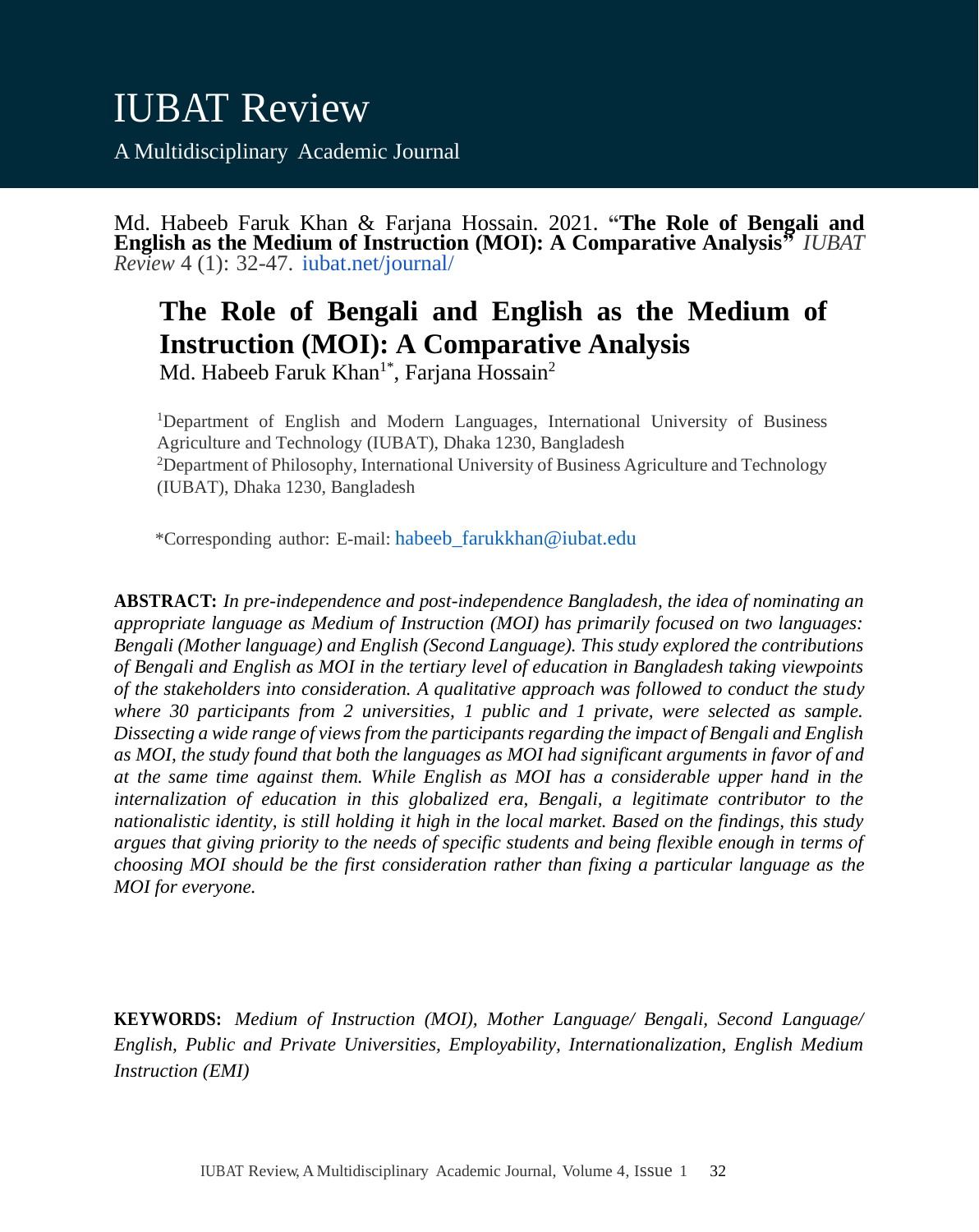Anyone involved in the tertiary level of education in Bangladesh must be familiar with issues that influence the implementation of different medium of instruction (MOI) policies. One will also be intrigued by the choice of particular languages as the MOI in two different sectors of tertiary education: the widespread use of Bengali, the state/ mother language, in most public universities and of English, a second language in private universities. Indeed, both the languages have been used in these contexts in three different ways: either as the medium of instruction, or as language courses, or both. There are institutions where English is not used as the sole MOI but they nevertheless offer a number of English language courses. Other institutions that use English as the MOI also offer several language courses. But attitudes to Bengali as the MOI seem to vary to a certain extent.

We initiate our discussion with a focus on the use of a second language as the MOI, as using the state language as MOI is pretty much customary. On the contrary, the use of second language as MOI has a long history in this subcontinent. English was considered as MOI from the colonial period to this postmodern time (Pennycook, 2002). Before the colonial period, education was broadly religion-based here. The Madrasha (a learning center where Muslim children used to go for learning Arabic and other religionbased education) and Tol (a learning center where Hindu children used to go for learning Sanskrit and other religion-based education) were considered as fundamental grounds of institution. In the colonial period, formal or westernized pattern of education was introduced here, where MOI was English. Point should be noted here is that English at that time was treated as a colonial language. During the British invasion of the Indian subcontinent, they felt an urge to use the locals in governing the official activities to reduce the linguistic barrier between the English and the Indians. As a result, English was initiated as the official language in

administration through its inclusion in the sub-continent education in 1837 which ultimately led to the brisk flourish of English based academic institutions with a commanding position of English as the medium of instruction. Gradually English acquired a mandatory position in the secondary level and was considered as a prerequisite for higher education (Rahman, Hamzah, Meerah, & Rahman, 2010). In 1947, the decolonized subcontinent got divided into two independent states namely India and Pakistan who were anticipating a language which would be a true representative of their identity and a worthy carrier of the development activities. To strengthen their policy, both the countries finalized their mother tongues as official language following some other multilingual Asian countries like Indonesia (Bahasa Malay) and Philippines (Tagalog). Consequently, Hindi was selected by India but issues became problematic for Pakistan as she included two parts 1600 km away from each other namely West Pakistan and East Pakistan. Nevertheless, Urdu was announced as the state language of Pakistan regardless of the fact that 98% of the people of East Pakistan spoke Bengali at that time. This proposition was seriously staggering to East Pakistan and that is why Bengali was constitutionally declared as the provincial language with effect from March 23, 1956 (Imam, 2007). However, Bangladesh, where almost 98% of people speak Bengali, chose Bengali as her state language that is supposed to be used in educational, administrative and judicial activities as stated in the post-independence constitution of 1972. (Rahman, 1999). Consequently, Bengali was adopted instead of English in higher education despite the unavailability of course books and content materials in the state language (Choudhury, 2001). But ultimately the big gap came to the notice of the stakeholders when they considered it from a neutral point of view coming out of the nationalistic sentiment and sought to address serious mutilation to English teaching and learning due to the previously adopted approach (Hamid, 2009).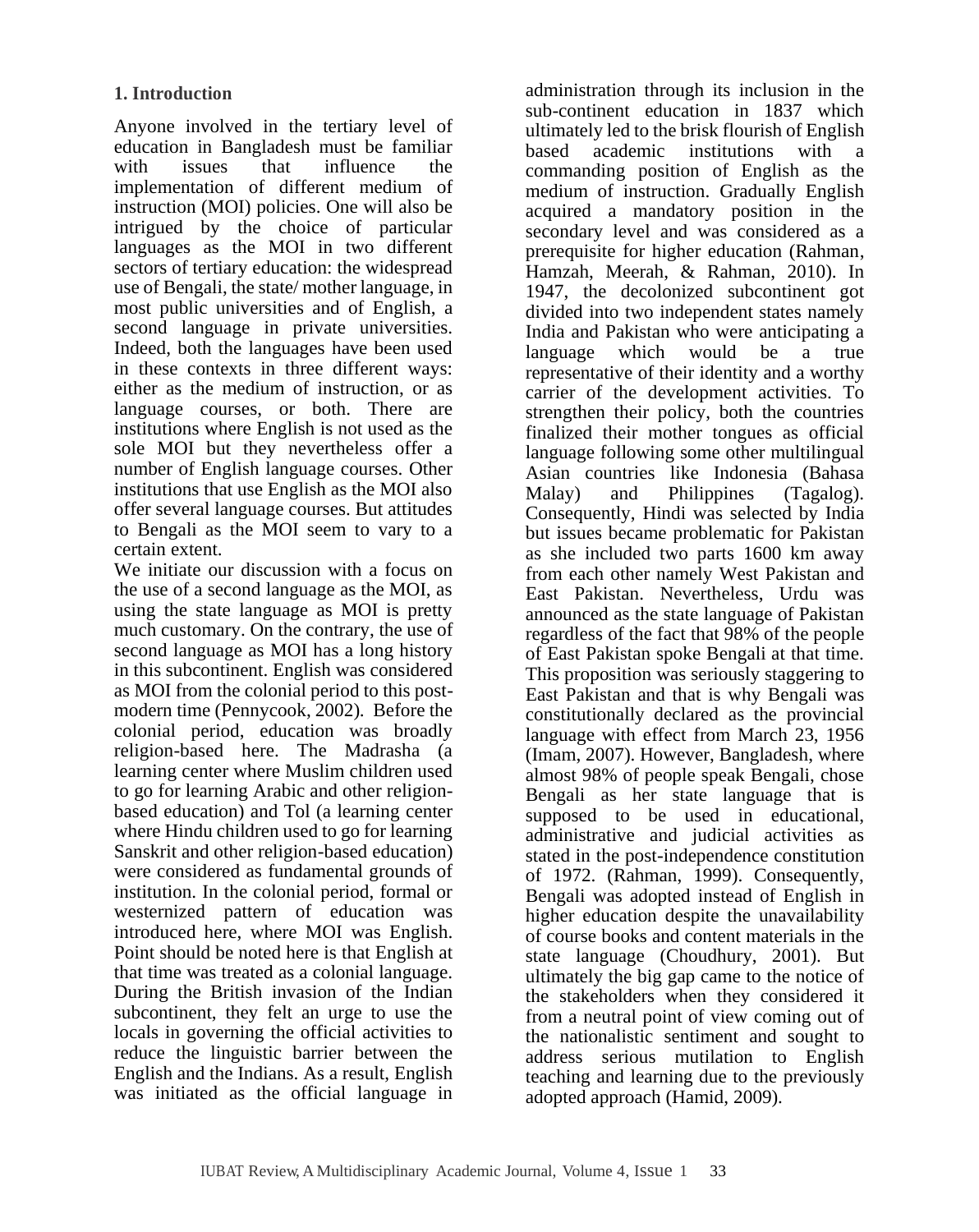The colonial language, English gradually turned into a global language not only in Bangladesh but also all over the world. English, once the language of the colonizers, has gradually been universalized and has ultimately established a strong hold on science, business and many other professional domains. In addition, the evolution of English from being a second language to the language of tertiary level of studies has been noticeable over the years (Wanphet & Tantawy, 2018). There is no denial of the fact that English is creating a huge impact, being an integral part of the curriculum of a number of countries (Marsh, 2006) including Bangladesh where English is promoted as MOI or for presenting course content or both from pre-schooling to the tertiary level of education. The idea of internationalization ultimately induced an educational reformation in Bangladesh in the 1990s through the initiation of a competency-based primary curriculum and this curriculum made English mandatory as a subject from Grade-1 in 1992 (Ahmed, 2005). After the initiation in the primary level, it did not take long to prescribe English mandatory for the first-year undergraduate students all over the country (Hamid, 2000). Interestingly the adopted policy for enlarging the scopes of English did not put any bars to the other policies to accelerate the use of Bengali at the same time. As an example, the "Bengali Introduction Law" can be brought under consideration where it was announced explicitly that "Bengali was to be used in all spheres and at all levels for government purposes" (Banu & Sussex, 2001, p. 126). However, English is treated as 'appropriate MOI' especially in the private sector nowadays (Lin & Martin, 2005; Rassool, Heugh, & Mansoor, 2007; Tsui & Tellefson, 2007). Moreover, English has been specifically used as the MOI at the tertiary level of education since the initiation of private universities in Bangladesh during the early 1990s (Islam, 2013) through the adoption of a nationalist approach in the education sector in the post-liberation period

allowed Bengali, the state language, to be the

official language in government offices including government-funded universities, popularly known as public universities. In this process, public universities started using Bengali exclusively as MOI though with very few exceptions. Thus, education in the advanced level after HSC got divided in their application of MOI policy. Public universities kept dwelling on the use of the mother language, that is Bengali and private universities on the second language, that is English. This study aimed at addressing the role of mother language (Bengali) as MOI and second language (English) as MOI and their impact on the stakeholders within the context of tertiary level of education in Bangladesh.

## **2. Literature Review**

In higher education, the use of English as MOI has been universalized and the same has happened in Europe as well where the institutions at the tertiary level have accepted English as the language of education by offering a number of courses and degrees instructed in English (Brumfit, 2004). Though English is not the only lingua franca in Europe, it has gained considerable prominence in the 21st century and become truly transnational (Cogo, 2016). Besides, higher education in the Asia Pacific region has also experienced a drastic rise in offering a number of English medium based courses and programs in various academic institutions (Kirkpatrick, 2017). Consequently, English Medium Instruction (EMI) has been introduced in many academic institutions in Europe and Asia. The term 'EMI' can be defined as "The use of the English language to teach academic subjects (other than English itself) in countries or jurisdictions where the first language of the majority of the population is not English" (Macaro, Curle, Pun, An, & Dearden, 2018, p. 36). At every level of education, EMI has experienced a steep rise worldwide (Dearden, 2014). The grounds behind this growth of EMI are manifold which include the necessity of internationalizing the university, enticing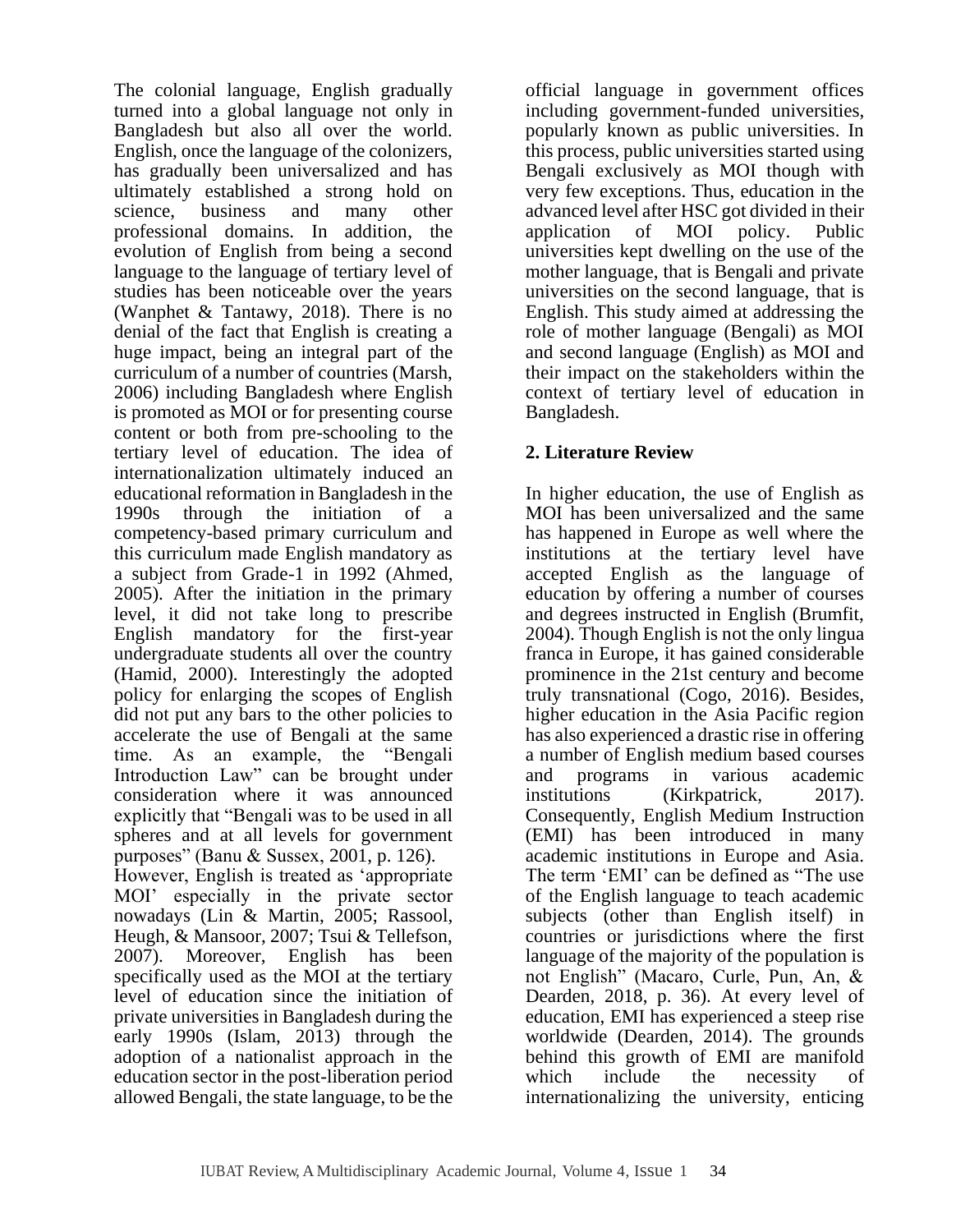more foreign students, balancing the government sector and private sector, coping with the status of English as the most preferable and prestigious lingua franca etc. (Macaro et al., 2018). There are also counter arguments available regarding the practicality of implementing EMI in higher education which are yet to be resolved. Among a number of challenges faced in implementing EMI, the lack of adequate language skills among the university students (Doiz, Lasagabaster, & Sierra, 2012), problems in comprehending the content matter (Cankaya,  $2017$ ), shortage of training and proper guidelines for the teacher to deliver EMI based education (Dearden, 2014) etc. are very commonly experienced by the teachers and students. Hence, translanguaging is another concept to consider where "the input (reading or listening) tends to be in one language, and the output (speaking or writing) in the other language, and this is systematically varied" (Baker, 2006, p 297). Moreover, it is a pedagogical ideology which promotes bilingualism and multilingualism in terms of teaching and learning both the language and the subject matter (Mazak, 2016). García et al. described (2011, p 389) it as an adoption of bilingual attitude in pedagogical activities including "reading, writing, taking notes, discussing, signing, and so on". Baker (2001) emphasized the use of translanguaging as it facilitates language development, a better understanding of the content, the relation between home and school life and so on. Besides, this pedagogical practice promotes students' content learning in a way that facilitates their experience of multilingual attitudes (Celic & Seltzer 2011) and helps them develop a natural ability to reflect on the linguistic features consciously (Mazak & Herbas-Donoso, 2015). In one of her studies, Elisa Caruso (2018) found that translanguaging has been effective to ensure a proper balance in the classroom that stimulates better participation among the students altering the traditional monolingual classroom atmosphere. Consequently, there has been a rise in interest in the adoption of

translanguaging around the world and a good number of research works has been carried out in primary and secondary level in the US and the UK (Mazak, 2016) but that not much research has been done in the Bangladesh contexts.

However, higher education in non-English speaking countries in Asia has flourished to a great extent in the last few years to keep pace with the process of internationalization (Doiz, Lasagabaster, & Sierra, 2013). English is not considered as a mandatory gateway to attain their goals but still, it is true that it works like a lubricant to smoothen the development like the other mediums (Doiz, Lasagabaster, & Sierra, 2011). Moreover, English as a global language allows a great flexibility to a huge number of students across different countries which necessitates its role as MOI and initiates internationalization in education (Knight, 2013). Therefore, a good number of Asian countries highlighted the internationalization of higher education to be a part of the current educational innovation across the globe and ornament their adaptability to the upcoming global trend of higher education (Evans & Morrison, 2018). In this process, they are availing the scopes to prepare their local students for the national and international job market by ensuring higher education (Dearden, Macaro, & Akincioglu, 2016), through the adoption of a global language as MOI that is nothing other than English. Hence, under the shadow of English as MOI, there is a serious concern of improving the efficacy of English among the users in non-English speaking countries in Asia (He & Chiang, 2016) where Bangladesh is surely not an exception. In the context of Bangladesh, English has been considered as a language to contribute to the national and international development policy as a universal language, as a language for economic growth, as a language for education and as a language of technology (Seargeant & Erling, 2011). In this present globalized era, English, the second language in Bangladesh, works as an effective facilitator to cope with the idea of internationalization and symbolizes a sense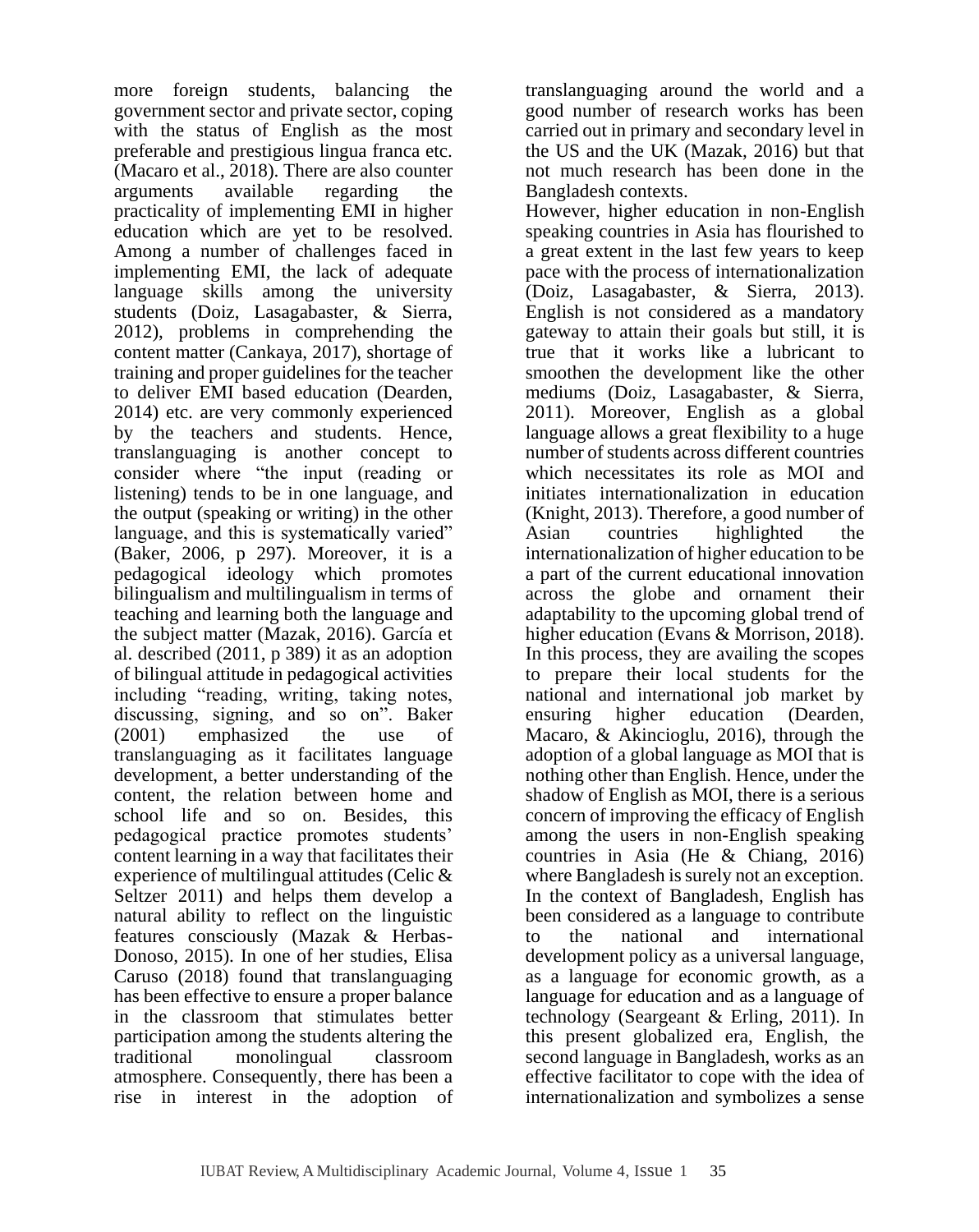of superiority (Erling, Hamid, & Seargeant, 2010). Thus, the significance of using English by the mass people may not depend only on the fact that they have fallen victim to the conventional ideological belief or any kind of cultural dominance. Rather they have considered a number of reasons including the political and economical ones which make them gain their presence available in a vast lingua-franca and at the same time allow them to sustain in a global economy with a lot of cultural disparity (Rassool, 1998). Besides, English disseminates unparallel influence on various aspects of the society, culture, politics and economy in the individual and community level in this supposed 'global age' (Lin, 2020).

The teaching and learning process of English has pulled in a lot of attention in Bangladesh with a view to preparing efficient graduates for the national and international market (Rahman & Pandian, 2018). Yet it is a regret to accept that higher education institutions in Bangladesh do not have any specific MOI policy (Rahman & Singh,  $2019$ ). Public universities, being inspired by the language movement of 1952, hold a strong nationalistic point of view and therefore, are more inclined to the use of Bengali as the medium of instruction (Hamid & Baldauf, 2014). It is largely anticipated that public universities appreciate using a combination of both English and Bengali medium instructions (Hamid, Jahan & Islam, 2013). But the inception of private universities brought about a substantial change with the adoption of a new MOI policy and they started using English as the medium of instruction (Rahman & Singh, 2019). The Private University Act 1992 has emphasized a lot on the significance of learning English in higher education though it does not include any explicit instruction regarding MOI policy; even the revised version of the Act 2010 comprises no such injunction (Rahman, 2015). Nevertheless, it is quite astounding that almost all the private universities ensure EMI based learning for their students with an adoption of English as medium of instruction policy (Rahman & Singh, 2019). Hence, as English medium institutions, private universities usually avoid offering courses in Bengali (Hamid & Baldauf, 2014). However, it is evident that both English and Bengali enjoy the privilege as MOI depending on the type of institution in the present higher education in Bangladesh**.**

# **3. Methodology**

In this paper, the research interest centrally concentrated on the contribution of mother language (Bengali) and second language (English) as MOI and to what extent they are effective to the students, their learning process and their professional careers. A qualitative approach was adopted to conduct this research. It is a type of approach that demonstrates and discusses the ideological discourses keeping an explicit overview about the similarities and dissimilarities into consideration (Iglesias-Álvarez & Ramallo, 2002). As a comparative analysis, this study required a thorough exploration of the research problem. Therefore, a qualitative research design was deemed suitable as it helps in critical understanding of the subject matter in detail by collecting data directly from the participants in their own setting (Creswell & Poth, 2017).

## 3.1 Research sites

For conducting this comparative study, two academic institutions were chosen as the research sites. One of the institutions was a renowned public university of the country comprising 36 departments and 6 faculties along with 4 institutes. The focal public university has more than 15000 students with 500 hundred teachers and researchers. This university uses mother language, Bengali as the medium of instruction with very few exceptions based on any specific department or course (Ullah, M., personal communication, April 1, 2021). The other institution considered as the research site for this study was a mid-sized private university with 10 departments under 6 different colleges. The focal private university has more than 6500 students with 321 full-time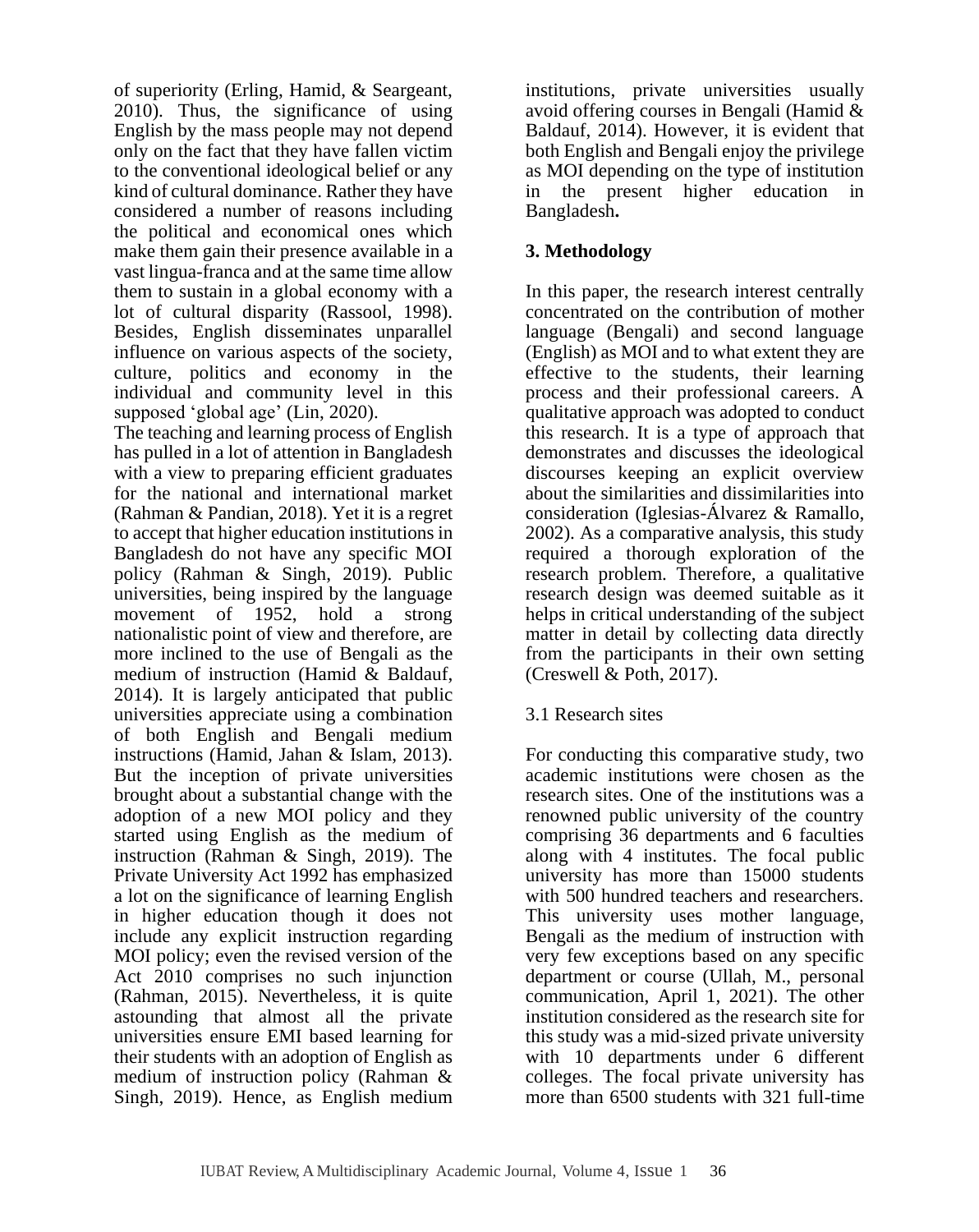academics. English is used as medium of instruction in this university since its inception in 1991 irrespective of departments and programs.

#### 3.2 Methods of data collection

A case study design was followed to conduct the study because it provides a holistic insight with in-depth understanding of the case within its real-life context (Creswell & Poth, 2017). Besides, a case study design allows multiple cases to be investigated intensively to facilitate a comparative study. The data for this case study was collected through semi-structured interviews. This article primarily concentrated on the opinions and beliefs of the teachers and students of focal universities as participants. While choosing the sample, maximum diversification in terms of language beliefs

and practices was maintained to ensure both variety and regularity (Creswell & Poth, 2017). In this process, total 30 participants took part in the study, 15 from each university. From the focal public university, 5 teachers were interviewed individually who had at least 7 to 15 years of teaching experience each and 2 of them were Ph.D. holders who spent a good amount of time in English-speaking countries while pursuing their Ph.D. 10 more participants took part in the study from the same institution who were basically students with a diverse academic background. 3 of the 10 students had science background, 4 had social science background and 3 others were from business studies background. To compare and contrast the data, the other 15 participants were chosen from the focal private university. The teacher-student ratio was the same here. 5 teachers participated in

| <b>Table 1: Participants' Information</b> |                     |                        |                                                                                                         |                                  |
|-------------------------------------------|---------------------|------------------------|---------------------------------------------------------------------------------------------------------|----------------------------------|
| Type of<br><b>Universities</b>            | <b>Participants</b> | Identification<br>Code | <b>Background of Participants</b>                                                                       | Number of<br><b>Participants</b> |
| <b>Public University</b>                  | Teacher             | PuT                    | -5 to 15 Years Teaching<br>Experience<br>-2 of them have PhD degree<br>from English Speaking<br>Country | 0.5<br>0 <sub>5</sub>            |
|                                           | Student             | PuS                    | Science                                                                                                 | 03                               |
|                                           |                     |                        | <b>Social Science</b>                                                                                   | 04                               |
|                                           |                     |                        | <b>Business Studies</b>                                                                                 | 03                               |
| Private University                        | Teacher             | PrT                    | 5 to 8 Years Teaching<br>Experience<br>-2 of them are graduated<br>from English Speaking<br>Country     | 05                               |
|                                           | <b>Student</b>      | PrS                    | Engineering                                                                                             | 03                               |
|                                           |                     |                        | <b>Social Science</b>                                                                                   | 02                               |
|                                           |                     |                        | <b>Business Studies</b>                                                                                 | 03                               |
|                                           |                     |                        | Agriculture                                                                                             | 02                               |
| Total Participants =                      |                     |                        |                                                                                                         | 30                               |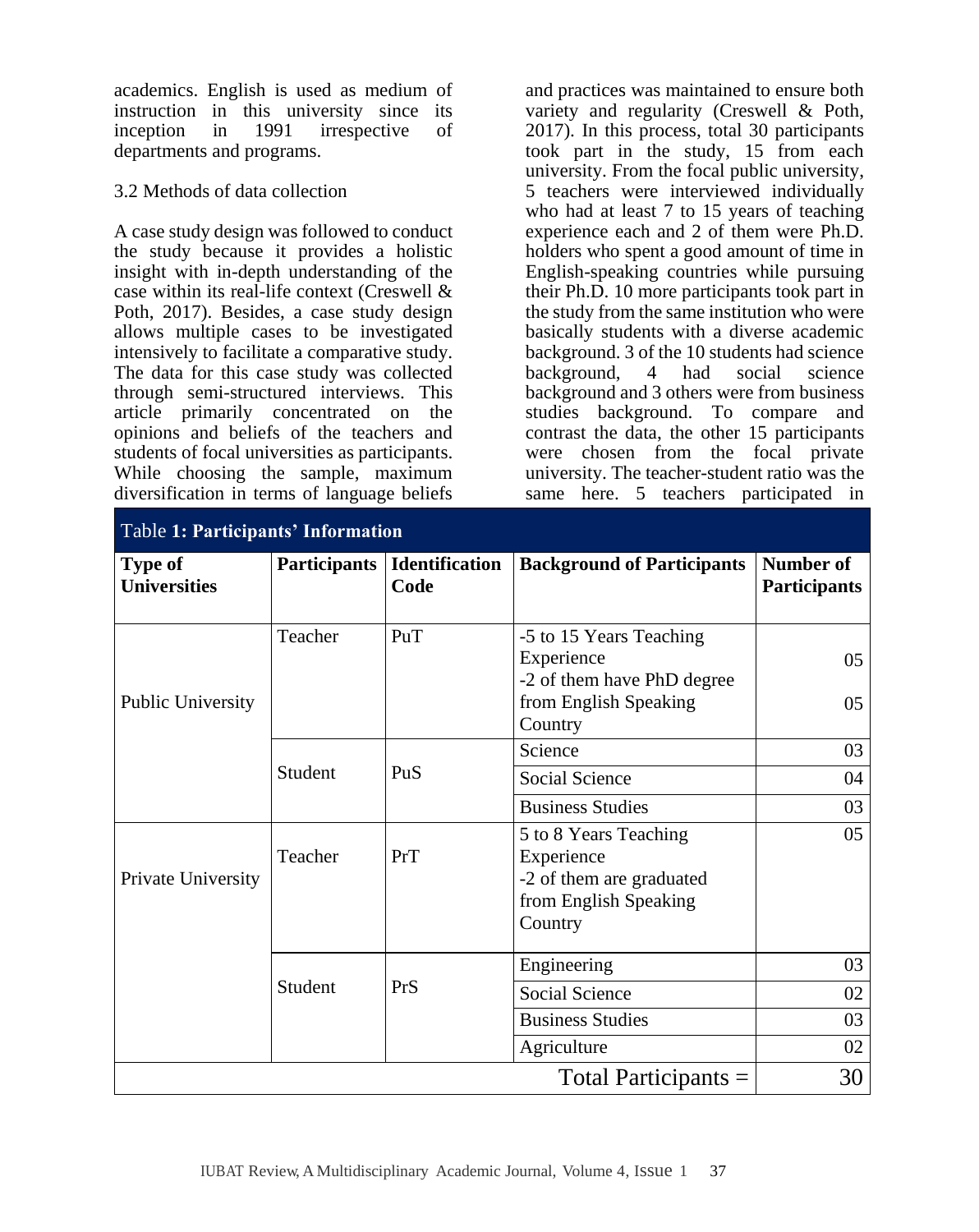individual interviews. All of them experienced between 5 to 8 years and two of them had been graduated from the universities of English-speaking countries. The rest of the participants were students from the various departments of the university. 3 of the  $10$  students had an engineering background, 2 were from a social science background, 3 were from a business studies background and the other 2 were from agriculture background. To maintain the privacy of the opinions of the teachers and students interviewed, the focal public university teachers and students were identified by PuT and PuS respectively followed by a number whereas the focal private university teachers and students were identified by PrT and PrS respectively followed by a number**.**

To collect data for the study, we used semistructured interviews in two phases. In the first phase, 15 participants of the focal public university, both teachers (5) and students (10), were interviewed individually in the previously appointed time. In the second phase, the other 15 participants, 5 teachers and 10 students from the focal private university, participated in the interviews. Each interview session lasted for 15 to 25 minutes. Both the authors were present in the interviews whose job was actually to elicit the opinions of the participants by asking a few questions related to the objective of the research. The medium of communication was mixed; both Bengali (the mother tongue) and English were used according to the preference of the participants

## 3.3 Data analysis procedure

In order to analyze the collected data, a multiple-step data analysis procedure was followed. Firstly, the recorded interviews were transcribed verbatim and parts of the transcription that was in Bengali were translated into English by the authors. To ensure the validity and reliability, the transcriptions were returned to the interviewees for cross-checking. Secondly, the transcriptions including the translated parts were analyzed rigorously for coding. Later on, the coded segments were grouped under a few recurring categories. Thirdly, all the categories were studied time and again to identify four major themes following an inductive approach. Finally, the unified beliefs and opinions of participants were compared and contrasted under each of the themes to present the findings.

# **4. Findings**

Four major themes were identified in the data collected from the participants regarding the contribution of BMOI and EMOI to the students and these major points are presented and discussed in the following sections.

4.1 National and global market:

Almost all the participants agreed on a particular point that one of the most significant causes of getting educated is to ensure employability. In this process MOI has a vital role to play, they thought.

According to the students of the public university, mother language (Bengali) as MOI (BMOI) is very successful in fulfilling their demand in the local market. Eight out of ten students who joined the group discussion stressed the Govt. jobs where Bengali is the medium to communicate and perform official activities. PuS2 asserted:

As all official activities in the government sector are done in Bengali, we feel more comfortable to work with any department in government sector jobs.

But in terms of Global market, their opinions varied. Four of them still thought BMOI will not be an obstacle in building their career in international market. In this regard, PuS3 commented:

*Language is nothing but a commutation tool only. Whatever our MOI is in the undergraduate level, we learn English for long twelve years in our secondary and higher secondary education. So, we are obviously fit for the global job market*.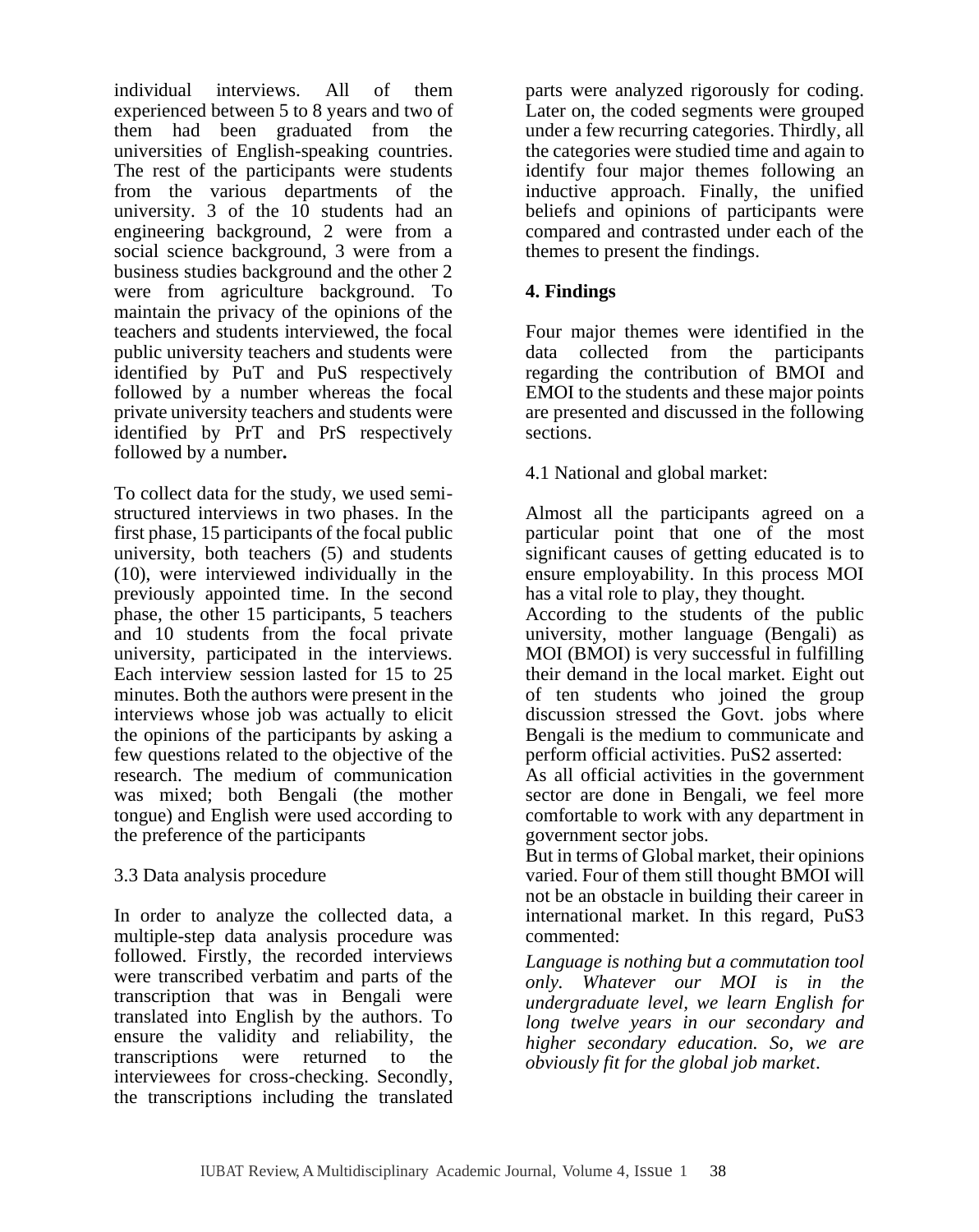But other six students opined that Bengali as MOI (BMOI) can create a hurdle for the students as they were not accustomed to English medium instruction which might result in inadequate language proficiency in English. PuS8 said:

*Though we have learnt English as a subject for twelve years, we are completely out of practice now. Four or five years since now, we might even be more hesitant in using English to deal with the global job market.* 

While asking this question to the teachers there, they expressed almost the same opinion though they insisted on the content knowledge of the students which are often better served by the mother language. Besides they reflected on the significance of content knowledge in the profession, either national or global market. PuT2 shared his observation as follows:

*Learning proficiency using mother tongue is always high. If teachers use Bengali as MOI, they can help the students understand the contents better by applying metaphors and analogies which may ultimately lead them to implement the intelligible outputs of their academic learning in their professional life*.

While listening to the private university students in their discussion, a partially different perception was noted. All the participants thought that second language (English) as MOI (EMOI) is of much importance in today's job market. Three of them mentioned the govt. jobs where Bengali is the preferred version. But other local jobs still prefer English, they thought. PrS5 mentioned:

*In the public sector, state language is undoubtedly preferred and it creates no hurdle for us, I think, as we are already skilled in communicating in Bengali. If we get instructed in English, it will be even more helpful for us to get used to it.* 

In addition to PrS5, PrS3 shared:

*Many of us don't even wait for govt job; they prefer to prepare themselves for private jobs and having proper interactive skills in English is an important criterion in job interviews.*

In terms of the international market, they were unanimous in the opinion that their experience of English medium instruction might give them an edge in their jobs. PrS7 added:

*English, being a lingua franca, is the first choice to communicate in international job market. In this sense, students like us whose MOI is English will definitely be more eligible, I think.*

The teachers of that private university also presented the same opinion. When asked about the content knowledge, they accepted the point that content knowledge might get hampered to some extent varying on the background level of the students. But still they enforced the idea of implementing English as MOI (EMOI) considering the market demand in today's globalized world. PrT5 expressed his strong belief:

*At the beginning, it might be challenging for some students to cope with English medium environment. But eventually our graduates develop great quality for the existing job market.* 

## 4.2 Higher education

While discussing the higher education plan with the students, it was very evident that many of them, if not all, had plans for higher studies. Therefore, the relevant question was put forward whether there is any connection between MOI and higher education. As expected, their opinion varied in this regard. All the students of public university (ten out of ten) who were instructed in Bengali as MOI thought that going for further studies requires a good command over the content which is the outcome of better understanding of the contents. They believed that contents are always understood better when they are instructed in mother language. In that sense, Bengali as MOI was doing good for them in terms of their planning for higher studies. PuS1 stated:

*I think students of public universities hold a better control of the subject knowledge compared to the private university students, even in the case of their academic results*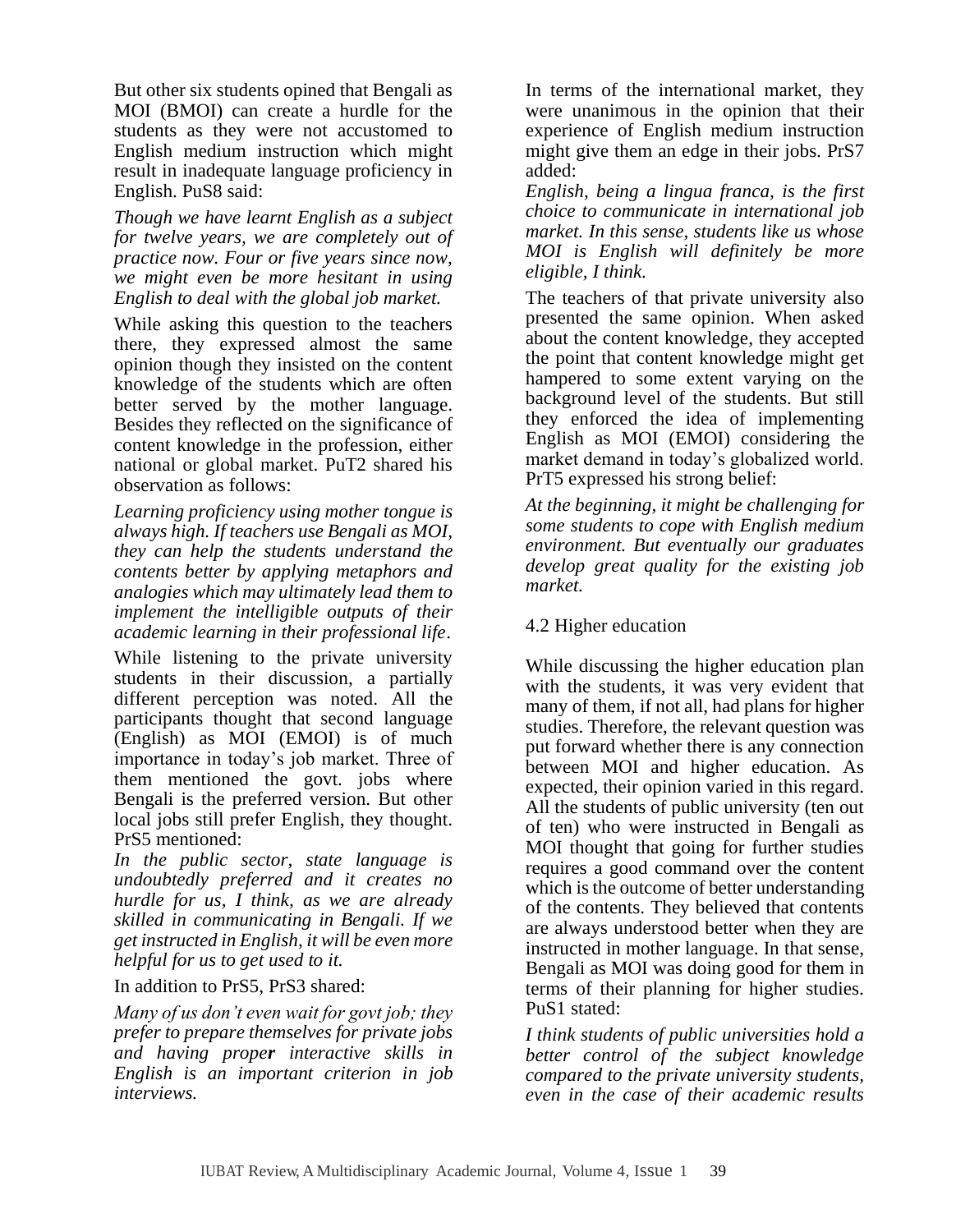*being the same because these students (public university) are taught using their mother tongue which is easily comprehensible.* 

In response to the question of higher education, the teachers of public universities (five) agreed partially though three of them added that the language barrier is always something significant to think about for higher education, especially in foreign countries though content knowledge remains the first priority. Besides they believe that language barriers are easily manageable, in need, comparing it to the lack of content knowledge. For example, PuT3 commented:

*Content knowledge is very important to acquire higher education. Suppose, while you will be asked to submit a statement of purpose for admission abroad, they first look for the academic depth, and then they might concentrate on the language skill which can be improved within a period of time in case of any lacking. But if you do not have sufficient academic knowledge of your field of study, there is no chance.* 

Answering the same question, the students of private universities did not underestimate the importance of content knowledge but they thought that content knowledge does not depend on the instruction much; rather it is much more connected to the background knowledge of the students and their intensity of learning. Besides they believed that a second language, English in their case, can be proved of immense significance while pursuing higher education in any foreign university. PrS8 further added:

*First language as MOI and content knowledge are not necessarily to be connected. If I want it intensively, I can surely get a good hold of the subject knowledge, even in English. You just need to concentrate and work hard. For me, EMOI facilitates the higher education process.* 

The teacher reiterated the same point and two of them added that it is not only about the language but also the environment. Coping with an English-speaking environment easily requires regular practice which they ensure to their students, they thought. PrT5 set his present working station as an example and deliberated:

*Learning environment has always been a significant contribution to the students. In our university, the environment is designed for learning. Inside the class, even outside, students are encouraged to use English always. So, anyone used to this environment will expectedly find it easy to cope with any English-speaking environment.* 

4.3 Necessary infrastructural support

While commenting on necessary supports to implement MOI policy, the students and teachers of public universities raised a significant point that is very relevant to the academic background of a good number of students. According to them, most of the students enrolled in universities in Bangladesh are from Bengali medium which means that they have been instructed in their school and college in their mother language, Bengali. Therefore, this may create a serious impediment in their way of learning when they are instructed in a second language, English. Four of the ten student participants said that they had a number of friends studying in private universities and getting instructed in English who had faced the same problem and had struggled a lot trying to understand the content. PuS9 shared his own point of view:

*As most of the students are from the Bengali medium background, it is quite habitual for us to follow necessary instructions in Bengali which leads to an easy grasp of the concepts. In EMOI–based education, the terminologies seem new to us*.

Three out of five interviewed teachers also mentioned the lack of knowledge of basic English in all four skills including listening, speaking, reading and writing among most of the students. They opined that it became very difficult for those students to get instructed in English especially in the science-related courses. But one point they highlighted seriously was about the availability of books at the tertiary level of education. They accepted the unavailability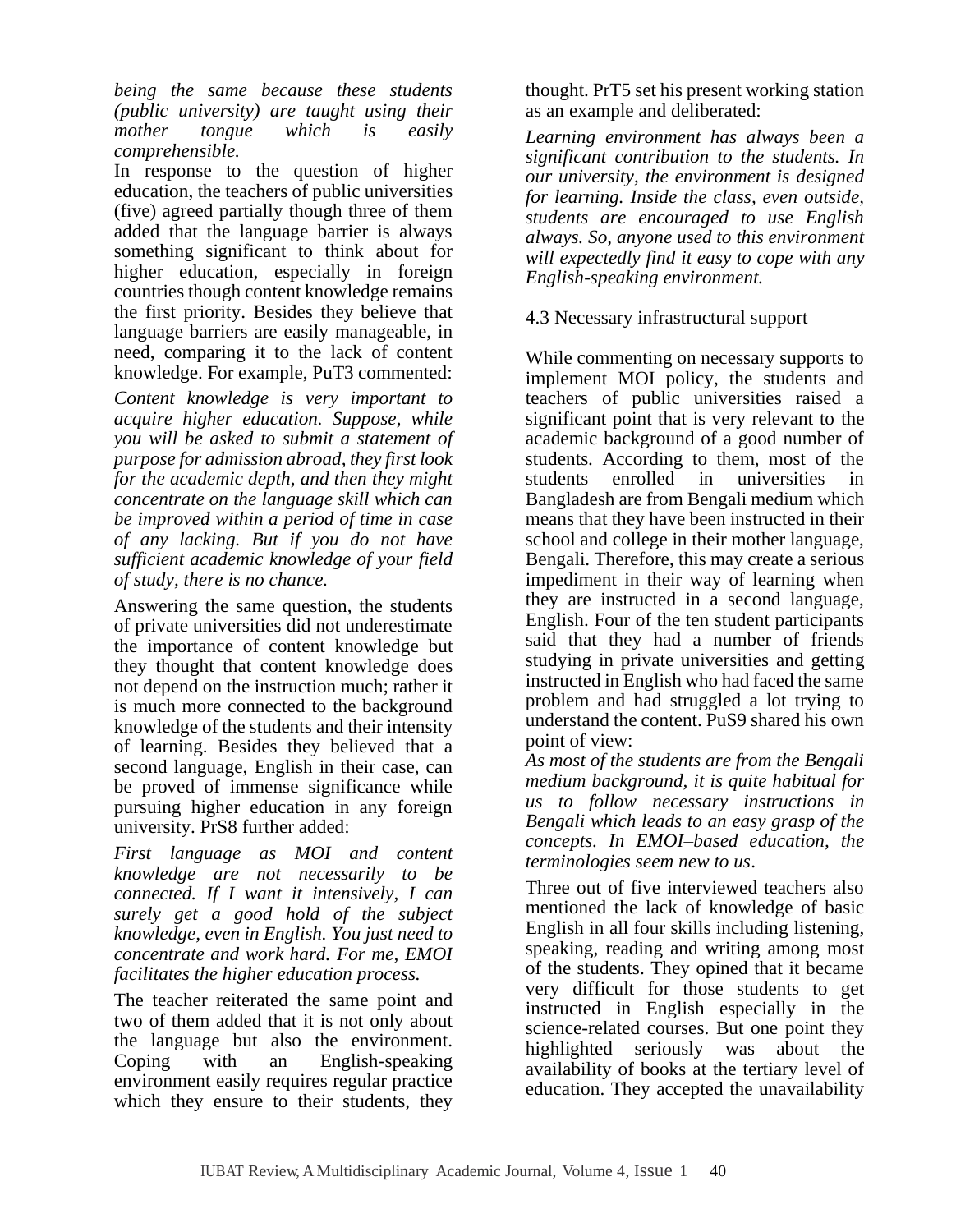of books in Bengali at this level which to some extent showed English as the preferred version. But they urged the necessity of books for higher education in Bengali by the writers and researchers which could highly be promoted by the use of Bengali as MOI in academic institutions. PuT1 stated his observation as follows:

*It is true that available Bengali books are not sufficient for tertiary level of education, or I should say, in many cases, there are not enough reference books in Bengali. Still, MOI should be the state language. Only then the researchers or writers will be interested to give effort to writing books in Bengali; new academic and technical terms will be introduced in Bengali as well.*

The students of the private university did not accept 'the background concept' completely. They shared their own experience that not all Bengali medium students are weak in English. Still, if they face difficulty, it does not take very long to overcome and get used to the environment. Two of them also prioritized the use of EMOI to deal with the presence of multi-cultural and multi-lingual students in the same class. For example, PrS5 thought:

*Having a Bengali medium background doesn't mean that all of us are weak in English. And not everything is new to us; many courses are related to our previous studies. For some of us, it might be a bit difficult to adjust with the new environment at the beginning, but later on we are completely okay with EMOI.* 

In addition to PrS5, PrS1 echoed:

*Even, we have foreign classmates, indigenous classmates. So, we should ensure one language through which all can communicate, and that common language should be English.* 

The teachers of that institution added further that facing difficulty does not mean to stop. They must go ahead to get used to English. One of the teachers mentioned that it is not even impossible to adopt a new language as a medium of instruction if needed. Besides the books at the tertiary level are more available in English, which they will find difficult to read unless they are used to it. So, they claimed that practicing English within MOI policy is a better option for the students. PrT3 shared his observation and experience:

*Facing difficulties in a second language never defines that the first language should be the medium of instruction. We need to think about the efficiency of the process. Moreover, it is very possible for them to cope with a completely new language; in my undergraduate level, I experienced it. One of my roommates did his graduation where the medium of instruction was German whereas his first language was Bengali and second language was obviously English. So, EMOI should never be considered a threat.* 

## 4.4. Social hegemony

Speaking about the dominance created by the use of language, almost all the participants of both public and private universities agreed on a certain point with very few exceptions. The point that they agreed on was the possibility of creating a hegemonic environment sometimes considering the better use of English. Those who are good in English think of themselves as superior to others, according to them. Moreover the teachers interviewed mentioned that sometimes the difference in MOI can create institutional hegemony as well where a group of students feel superior to others as they are instructed in English that they are good in. Three teachers, two from a public and one from a private university, also thought that this dominant attitude may influence even the social class where the so-called high class, the rich are better performers of English than the low class, the poor. PuT1 asserted:

*From the context of Bangladesh, English proficiency represents social status. But it may not be related to MOI, rather it is mostly related to social and economical factors. Still, this sense of class division may lead to individual or institutional supremacy*.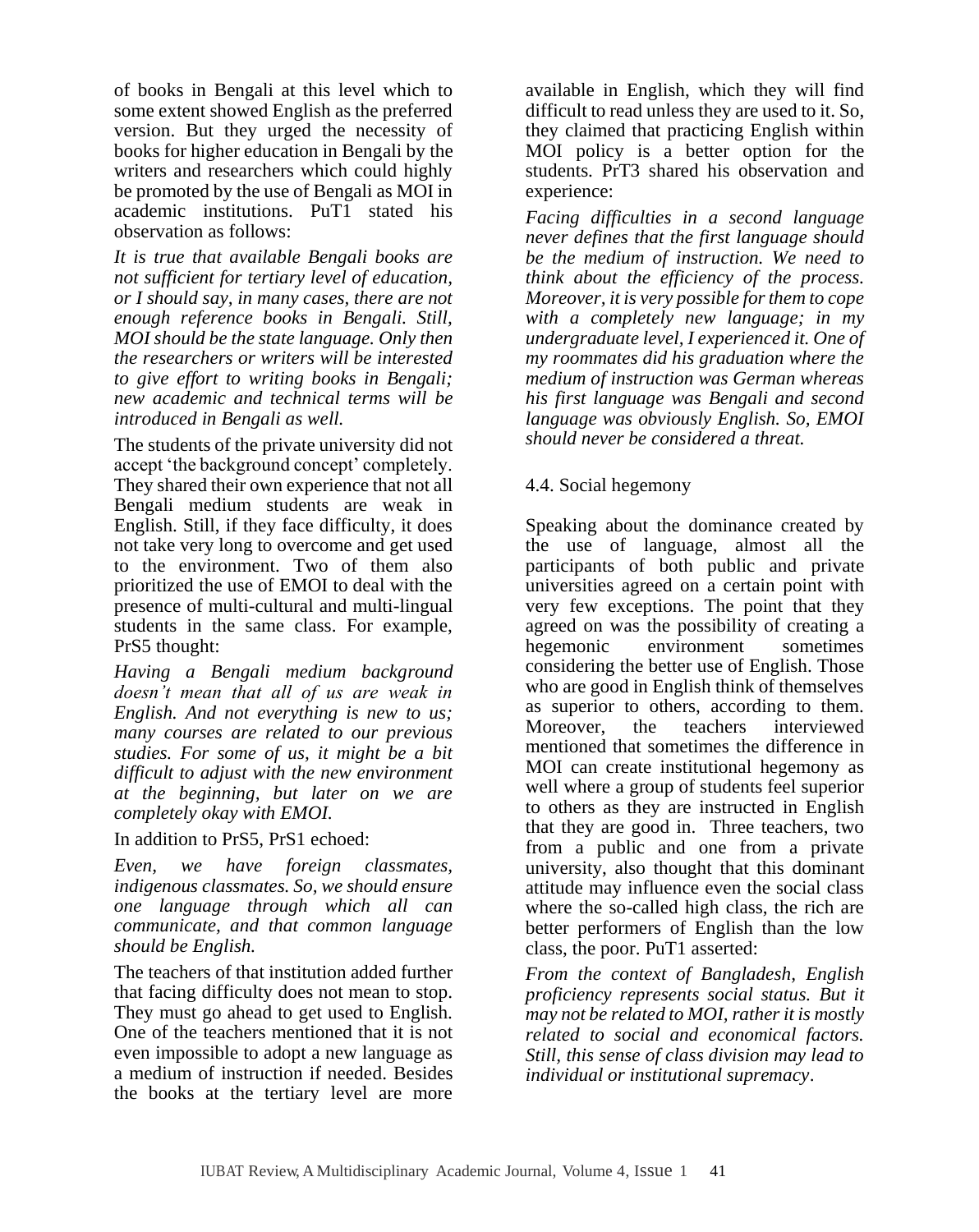But some students specifically five in number out of a total twenty gave a slightly different view. Though they could not reject the above-mentioned belief, they wanted to point out that not all the division among the students made by the use of language is deliberate. They sometimes took them as light-hearted fun to some extent. For example, PrS5 opined:

*Proficiency in English is not a big deal in terms of mutual relationships and judgement of an individual. Sometimes, we just make fun when any friend underdoes or overdoes it.* 

## **5. Discussion**

The analysis of the findings brought a number of straight and unambiguous points forward in terms of the implication of MOI policy in the higher education of Bangladesh. Though there was surely a tendency to glorify the MOI that they were accustomed to, the participants still didn't forget to unveil the truth by sharing their opinions.

Firstly, in this era of globalization, English is considered as a lingua-franca which necessitates learning English and English if used as a medium of instruction can be learnt better (Rassool,1998). In the opinion of Kirkpatrick (2011), English Medium Instruction (EMI) certainly promotes internationalization process which ultimately results in Englishization. Findings indicate if the students get instructed in English, they feel the urge to concentrate more in English and gradually get used to it. Moreover, a number of the participants reported that higher education requires a good command over English as most of the books are written in English there and the environment also demands a good working knowledge of English if one is going abroad for higher education. Therefore, English as MOI is appreciated.

Secondly, in terms of employability, the role of language as MOI is diversified depending on which language one is using and where this practice is being implemented. In some particular jobs, employers look for proficient users of English whereas for some other jobs, Bengali is serving the purpose pretty well (Hamid & Hasan 2020). In the local job market in Bangladesh, Bengali is a commonly used version and government job sector has accelerated the widespread use of Bengali in almost every government activity including oral and paper work. According to Hamid (2009), there are available reports on the government employees' lack of proficiency in English which might have been one of their reasons to get accustomed to using Bengali in official activities. However, Bengali medium instruction poses no threat to government jobs. On the contrary in the international job market, especially in multinational companies, English is more commonly needed as the official works are primarily controlled by the use of English. This is an effect of globalization and to get internationalized (Erling et al., 2010), English definitely plays a vital role. Moreover, working environment there suits the employees having good command over English. Therefore, English as MOI serves this need and is also well appreciated. Usually, the practice of English in private organizations is more extensive than in public organizations (Hamid & Hasan 2020). In addition, education based on English Medium Instruction (EMI) can create a level playing field for both the public sector and the private sector (Macaro, E. et al., 2018).

Thirdly, the concern that has come out of the opinion of the participants is whether MOI policy promotes language barrier or not. There is no denial of the fact that a bulk number of students in the higher education in Bangladesh have their previous educational background in Bengali medium which creates impediments to cope with a second language that is English here, at least to some extent. Consequently, understanding the content delivered in a second language may result in the lack of proper understanding and if it is the case then the purpose of attending higher education will face a serious setback. Thus, English Medium Instruction (EMI) can create obstacles to understand the core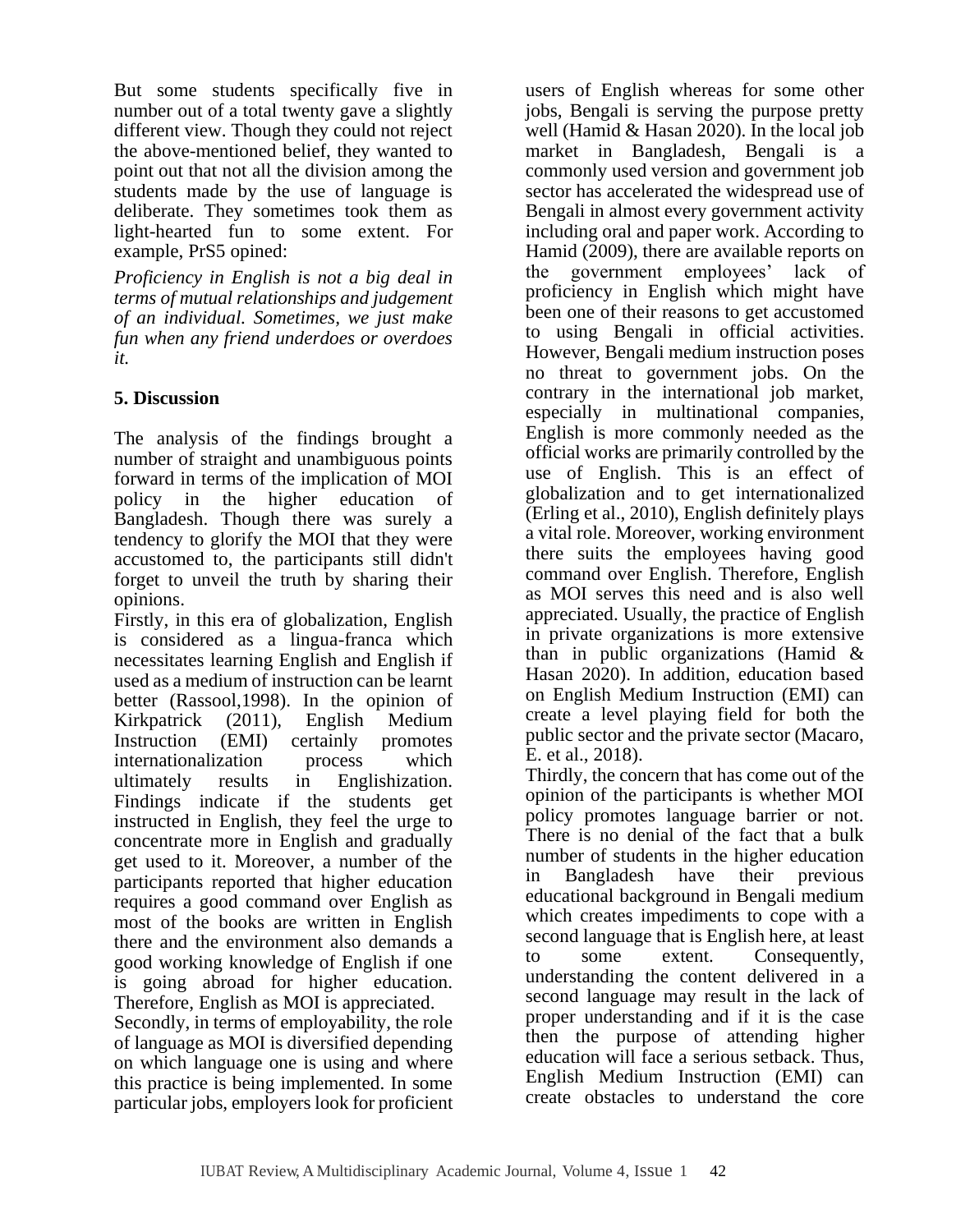subject matter in an effective way as usually expected (Cankaya, P., 2017). Besides this linguistic drawback regarding the content knowledge, regular instructions inside the class and outside the class may also get affected. Therefore, students may fail to comprehend important guidelines from the teachers, in both academic and nonacademic spheres. It is very true that English as a medium of instruction is well-adorned but its academic result won't be satisfactory unless the lacking in primary and secondary levels of study cannot be addressed properly (Tang, 2020). But there is also a very strong counter-argument that shows the significance of a second language as MOI. The most pressing argument can build on the universalization of English in the field of higher education. Besides, socio-economic advantages of English language cannot be ignored either (Rahman & Singh, 2019). According to these beliefs, the probable difficulties students may go through for adopting a second language as MOI is not a long-term issue. Some of the students are believed to have a better proficiency in English language and therefore, they can cope with the second language easily. In the case of the others, it takes a little time to zeal with the situation but they do it surely as they are well-concerned about the implication of English in this globalized era.

The fourth one and one of most serious concerns is the emergence of a hegemonic mentality among the users of the languages, both Bengali and English, especially among the students. English as a widely accepted and multi-dimensional language is surely a triumphant language in this globalized world which is always considered superior to many other languages including Bengali in terms of its varied application and acceptability. Hence, a sense of prestigious position of English all over the world remains inherent in the English Medium Instruction (EMI) based education (Macaro, E. et al., 2018). Now, the problem will surely arise if English speaking students carry this sense of superiority while comparing with others on a personal ground as it may cause social hegemony and a sense of othering. The findings of the study revealed that a good number of EMI students develop a sense of superiority thinking that they are more proficient in using English. A few participants also expressed their concern that this personal sense of supremacy can gradually lead to institutional and social hegemony. Even as a second language, the teaching and learning of English is wellconnected to socio-cultural and sociohistorical biasness to some extent which can ultimately replicate to social hierarchies (Tamim, 2021). According to some other findings, though most of the students who were used to the mother language, Bengali as MOI glorified their cause, they still felt the heat from the posture and gesture of the students who availed the opportunity to use English as MOI. This sense of othering may cause a group to feel depressed and at one point it may also increase the chance of psychological conflict among the students. The situation is more dreadful when we think that this 'othering' actually starts from the school and college level, much earlier than the tertiary level for the same cause. However, this 'othering' ideology always demeans the self-esteem of the students**.**

## **6. Conclusion**

Choosing a right MOI from the alternatives available, that is Bengali (mother language) as MOI and English (second language) as MOI, is a serious bone of contention as both have their own explanations with distinct advantages and disadvantages. Stakeholders involved in this use, especially the teachers and the students who are practically facing the situation, have come out with a variety of perceptions which have surely made it questionable to prioritize one language over the other as MOI. On the one hand, using Bengali as medium of instruction is thought to be a sort of assistance to comprehend the subject matter clearly with a good grip on the local job market specially government jobs keeping the nationalistic zeal intact. On the other hand, English as medium of instructions can prepare our students to get internationalized as a language for education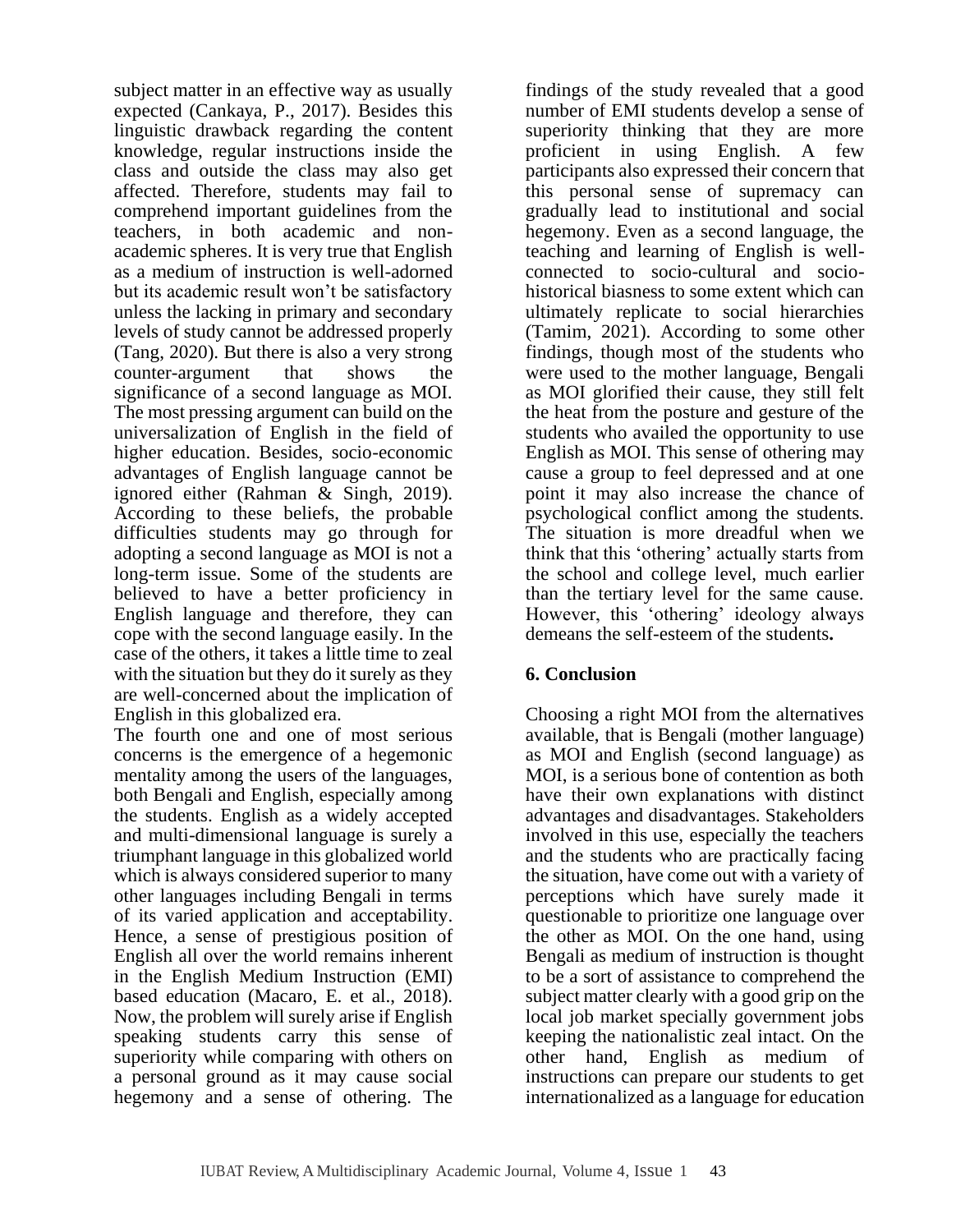and economic development (Seargeant & Erling, 2011). Now, whatever the MOI is, the ultimate goal here is to ensure proper education which will guide the students to a better learning environment with finer subject knowledge and other skills which will consequently promote them to contribute to the society. However, further studies are always appreciated to dig deep into the issue and find an answer.

Considering the findings of this study, one possible step can be keeping the MOI policy open for the users regardless of any institution or any person. In this open MOI policy, the language as MOI will not be fixed, rather the users will be facilitated with the opportunity to pick their preferred language as MOI. An open MOI policy beholds a few vital arguments as well in support of its preference. Firstly, in today's globalized era, the multilingual approach is one of the most celebrated approaches where more than one language is given preference. Our society has also broken the shackle of a mono-lingual attitude to be internalized in this global village. Therefore, an open MOI policy, being multilingual insense, can be effective to know multi-cultural and multidimensional use of languages according to the needs of its users. Secondly, keeping the MOI open that means using Bengali and English both as MOI as per the requirements of the users can also promote the availability of more books and resources in Bengali. It is a proven fact that most of the study materials for higher education are available in English rather than Bengali which is true to many other languages as well if compared to English. Now the native authors/specialists will be more motivated to write in Bengali provided the MOI policy prioritize both the language. Besides, the users who prefer Bengali as MOI will get benefitted from the resources in their preferred language. Thirdly, avoiding a fixed MOI may assist to remove the language barrier, at least for those who find English as MOI problematic for them and not anything of immense importance. This removal of language barrier may eventually pilot them to an efficacious comprehension of the content knowledge with unambiguous instructions to follow inside and outside the classroom.

Another possible initiative is to come out of the current monolingual environment of education and translanguaging can be an interesting option here to promote bilingual or multilingual education. Though the scopes of this pedagogical approach are yet to be implemented in tertiary level of education, it is believed to develop both languages successfully and also result in effective content learning' (Baker, 2006, p 297). It is more than code-switching which includes a set of practices depending on the user's linguistic and semiotic repository (Mazak, C. M., 2016). The implementation of the translanguaging approach can establish the use of more than one language in the classroom which would ease the effort of the teachers and students both in understanding the content better with less linguistic obstruction. Besides, pedagogical ideology can result in greater objectivity with stronger involvement of the participants, both local and foreign students, unlike prioritizing a certain group of students in a monolingual classroom (Caruso, 2018). The prospects of translanguaging at the tertiary education looks promising; yet it needs to go through proper scrutiny to unmask the challenges it may face on its way to get implemented as an effective pedagogy.

## **Reference**

Ahmed, M. (2005). Teaching English in the primary school: Challenges and options. Bangladesh Education Journal, 4(1), 17-23.

Baker, C. (2006). Foundations of Bilingual Education and Bilingualism (4th edn). Clevedon: Multilingual Matters.

Banu, R., & Sussex, R. (2001). English in Bangladesh after independence: Dynamics of policy and practice.

Brumfit, C. (2004). Language and higher education: Two current challenges. Arts and Humanities in Higher Education, 3(2), 163- 173.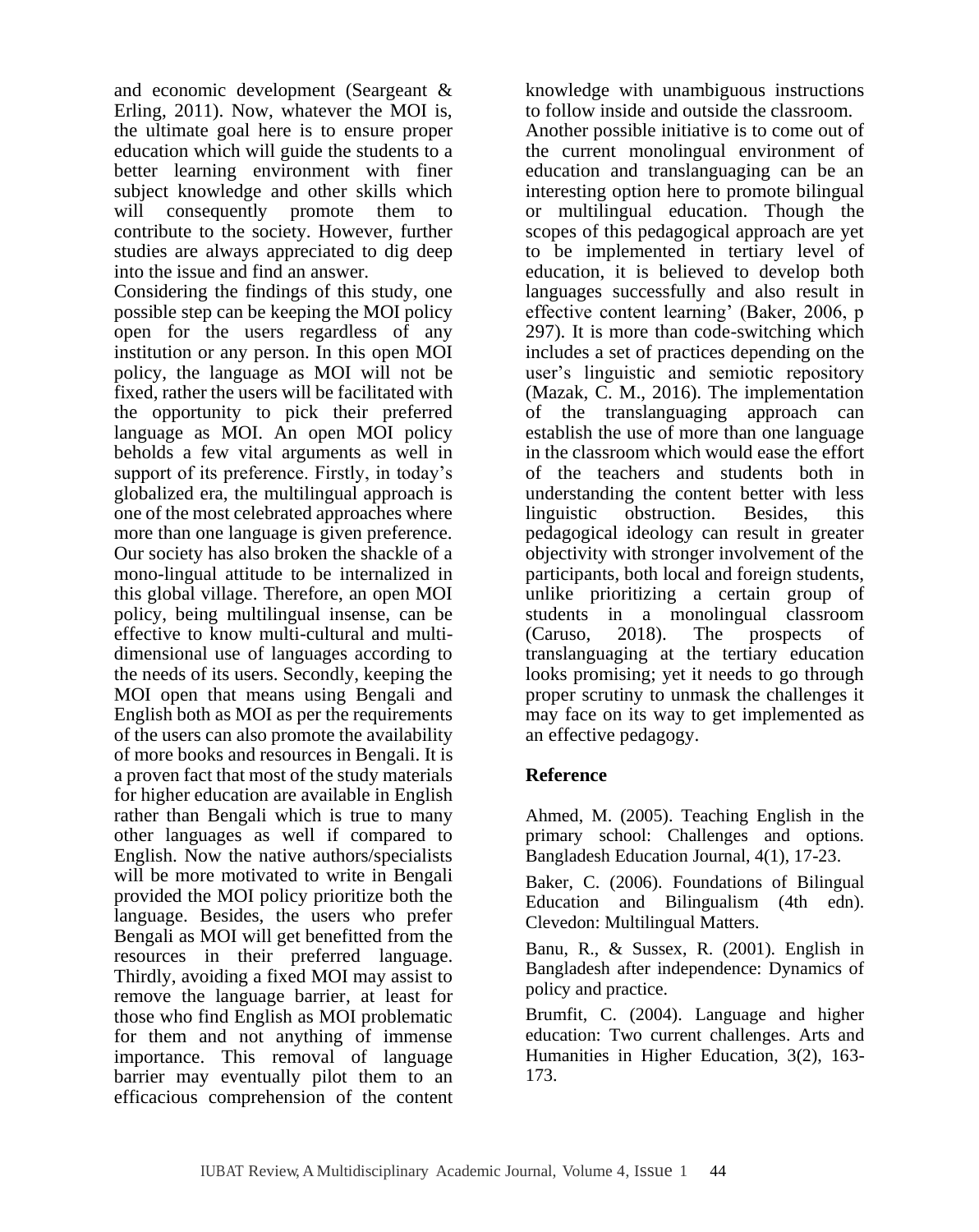Cankaya, P. (2017). Challenges in English Medium of Instruction from the Teachers and Students' Eyes. International Journal of Languages Education, 5(4), 830-839.

Caruso, E. (2018). Translanguaging in higher education: Using several languages for the analysis of academic content in the teaching and learning process. Language Learning in Higher Education, 8(1), 65-90.

Celic, C., & Seltzer, K. (2011). Translanguaging: A CUNY-NYSIEB guide for educators. New York, NY: CUNY-NYSIEB.

Choudhury, S. I. (2001). Rethinking the two Englishes. In F. Alam, N. Zaman & T. Ahmed (Eds.), Revisioning English in Bangladesh (pp. 15-27). University Press.

Cogo, A. (2016). English as a Lingua Franca in Europe. In Andrew Linn (Ed.), Investigating English in Europe: Contexts and Agendas (pp. 79- 89). De Gruyter Mouton.

Dearden, J. (2014). English as a medium of instruction – a growing global phenomenon: Phase 1. Interim Report April 2014. British Council.

Dearden, J., Macaro, E., &Akincioglu, M. (2016). English medium instruction in universities: A collaborative experiment in Turkey. Studies in English Language Teaching, 4(1).

Doiz, A., Lasagabaster, D., & Sierra, J. M. (2011). Internationalisation, multilingualism and English‐medium instruction. World Englishes, 30(3), 345-359.

Doiz, A., Lasagabaster, D., & Sierra, J. M. (2012). 11 Future Challenges for English-Medium Instruction at the Tertiary Level. English-medium instruction at universities: Global challenges, 213.

Doiz, A., Lasagabaster, D., & Sierra, J. (2013). Globalisation, internationalisation, multilingualism and linguistic strains in higher education. Studies in higher education, 38(9), 1407-1421.

Erling, E., Hamid, M. O., &Seargeant, P. (2010). Grassroots attitudes to the positioning of English as a language for international development.

Evans, S., & Morrison, B. (2018). Adjusting to higher education in Hong Kong: the influence of school medium of instruction. International Journal of Bilingual Education and Bilingualism, 21(8), 1016-1029.

García, O., & Sylvan, C. E. (2011). Pedagogies and practices in multilingual classrooms: Singularities in pluralities. The Modern Language Journal, 95(3), 385-400.

Hamid, M. O. (2000). A proposed contentbased academic purposes syllabus for the Foundation Course-2 at the University of Dhaka, Bangladesh. Unpublished MA dissertation, Deakin University, Melbourne.

Hamid, M. O. (2009). *Sociology of language learning: Social biographies and school English achievement in rural Bangladesh*. University of Queensland.

Hamid, M. O., Jahan, I. & Islam, M. M. (2013). 'Language, identity, and social divides: Medium of instruction debates in Bangladeshi print media.' *Comparative Education Review*, 59(1), 75–101.

Hamid, M. O., &Baldauf, R. B. (2014). 'Public-private domain distinction as an aspect of LPP frameworks: A case study of Bangladesh.' *Language Problems and Language Planning*, 38(2), 192–210.

Hamid, M. O., & Hasan, M. M. (2020). Bangladeshi English. *The Handbook of Asian Englishes*, 297-315.

He, J. J., & Chiang, S. Y. (2016). Challenges to English-medium instruction (EMI) for international students in China: A learners' perspective: English-medium education aims to accommodate international students into Chinese universities, but how well is it working? *English Today*, *32*(4), 63-67.

Iglesias-Álvarez, A., &Ramallo, F. (2002). Language as a diacritical in terms of cultural and resistance identities in Galicia. *Estudios de Sociolingüística*, *3*(2), 255-287.

Islam, M. (2013). English medium instruction in the private universities in Bangladesh. *Indonesian Journal of Applied Linguistics*, *3*(1), 126-137.

Kirkpatrick, A. (2017). The Languages of Higher Education in East and Southeast Asia: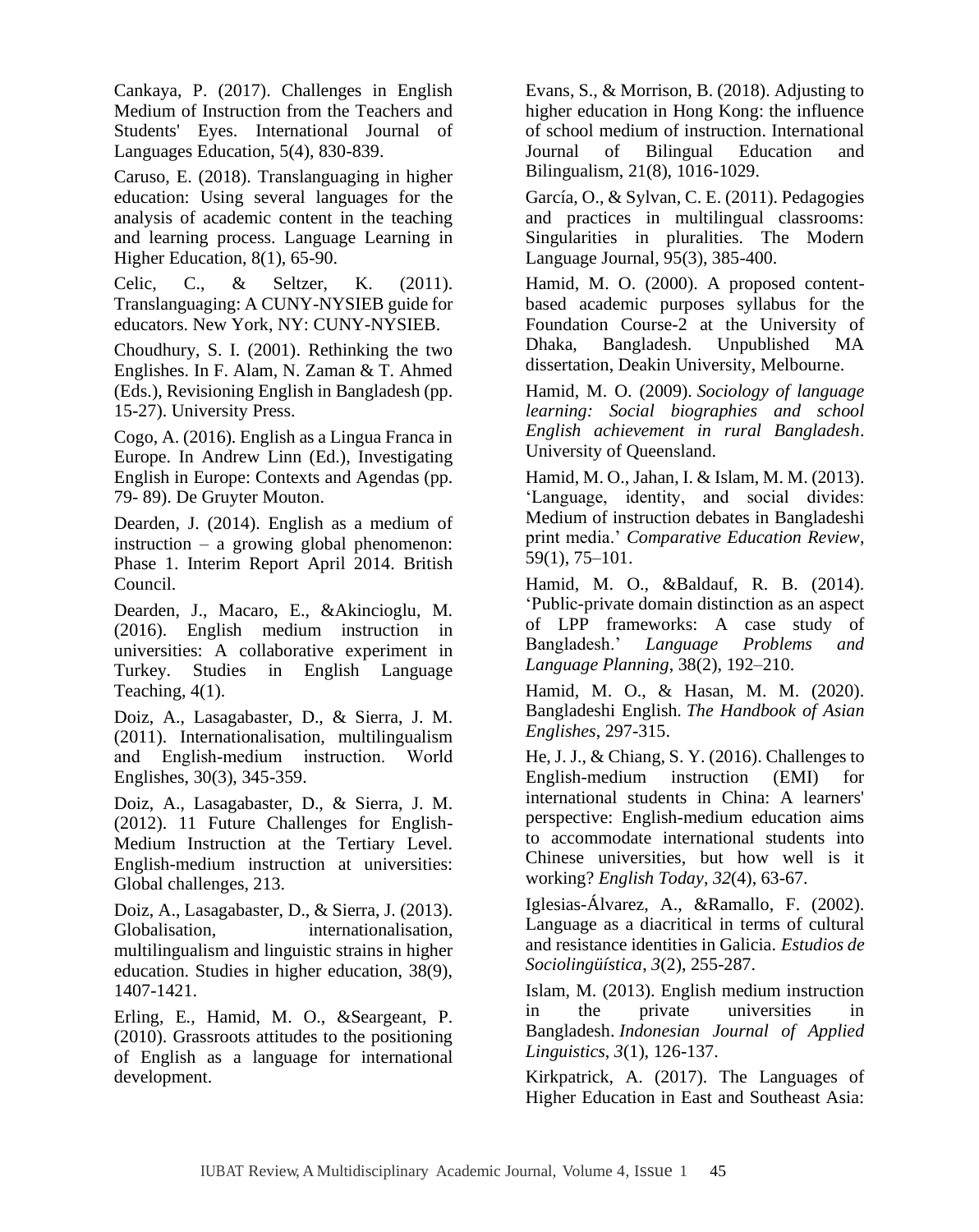Will EMI Lead to Englishisation?. In *English medium instruction in higher education in Asia-Pacific* (pp. 21-36). Springer, Cham.

Kirkpatrick, A. (2011). English as a medium of instruction in Asian education (from primary to tertiary): Implications for local languages and local scholarship. *AppliedLinguistics Review*  (2), 99–119.

Knight, J. (2013). The changing landscape of higher education internationalisation–for better or worse?. *Perspectives: Policy and practice in higher education*, *17*(3), 84-90.

Lin, A. M., & Martin, P. (2005). From a critical deconstruction paradigm to a critical construction paradigm: An introduction to decolonisation, globalisation and language-ineducation policy and practice. *Decolonisation, globalisation: Language-in-education policy and practice*, 1-19.

Lin, Y. H. (2020). The Impact of global English: Perception of English Promotion. *The Asian EFL Journal*, *24*(1), 102-140.

Macaro, E., Curle, S., Pun, J., An, J., & Dearden, J. (2018). A systematic review of English medium instruction in higher education. *Language Teaching*, *51*(1), 36-76.

Marsh, D. (2006). English as medium of instruction in the new global linguistic order: Global characteristics, local consequences. In *Proceedings of the Second Annual Conference for Middle East Teachers of Science, Mathematics and Computing. Abu Dhabi: METSMaC* (pp. 29-38).

Mazak, C. M. (2016). Introduction: Theorizing Translanguaging Practices in HigherEducation. InC. M. Mazak & K.S. Carroll (Eds), *Translanguaging in higher education: Beyond Monolingual Ideologies*  (pp. 1-10). Multilingual Matters.

Mazak, C. M., &Herbas-Donoso, C. (2015). Translanguaging practices at a bilingual university: A case study of a science classroom. *International journal of bilingual education and bilingualism*, *18*(6), 698-714.

Pennycook, A. (2002). *English and the discourses of colonialism*. Routledge.

Rahman, A. M. M. H. (1999, January). English language teaching in Bangladesh: Didactics on the pragmatics of a language teaching policy. In *Collected papers of the international conference on national and regional issues in English language teaching: International perspectives* (pp. 5-32).

Rahman, M., Hamzah, M. I. M., Meerah, T., & Rahman, M. (2010). Historical Development of Secondary Education in Bangladesh: Colonial Period to 21st Century. *International education studies*, *3*(1), 114-125.

Rahman, M. M. & Pandian, A. (2018). 'A critical investigation of English language teaching in Bangladesh: Unfulfilled expectations after two decades of communicative language teaching.' *English Today*, 34(3), 43–49.

Rahman, M. M., & Singh, M. K. M. (2019). Language ideology of English-medium instruction in higher education: A case study from Bangladesh. *English Today*, *36*(4), 40- 46.

Rahman, S. (2015). 'English language policy initiatives and implementation in Bangladesh: Micro political issues.' *Asian EFL Journal*, 88, 59–96.

Rassool, N. (1998). Postmodernity, cultural pluralism and the nation-state: problems of language rights, human rights, identity and power. *Language Sciences*, *20*(1), 89-99.

Rassool, N., Heugh, K., & Mansoor, S. (2007). *Global issues in language, education and development: Perspectives from postcolonial countries* (Vol. 4). Multilingual matters.

Rumnaz Imam, S. (2005). English as a global language and the question of nation‐building education in Bangladesh. *Comparative education*, *41*(4), 471-486.

Seargeant, P., &Erling, E. J. (2011). The discourse of 'English as a language for international development': Policy assumptions and practical challenges. In H. Coleman (Eds.), *Dreams and Realities: Developing countries and the English Language* (pp. 248- 268). British Council.

Tamim, T. (2021). Monolingual Policies and Plurilingual Practices in English Language